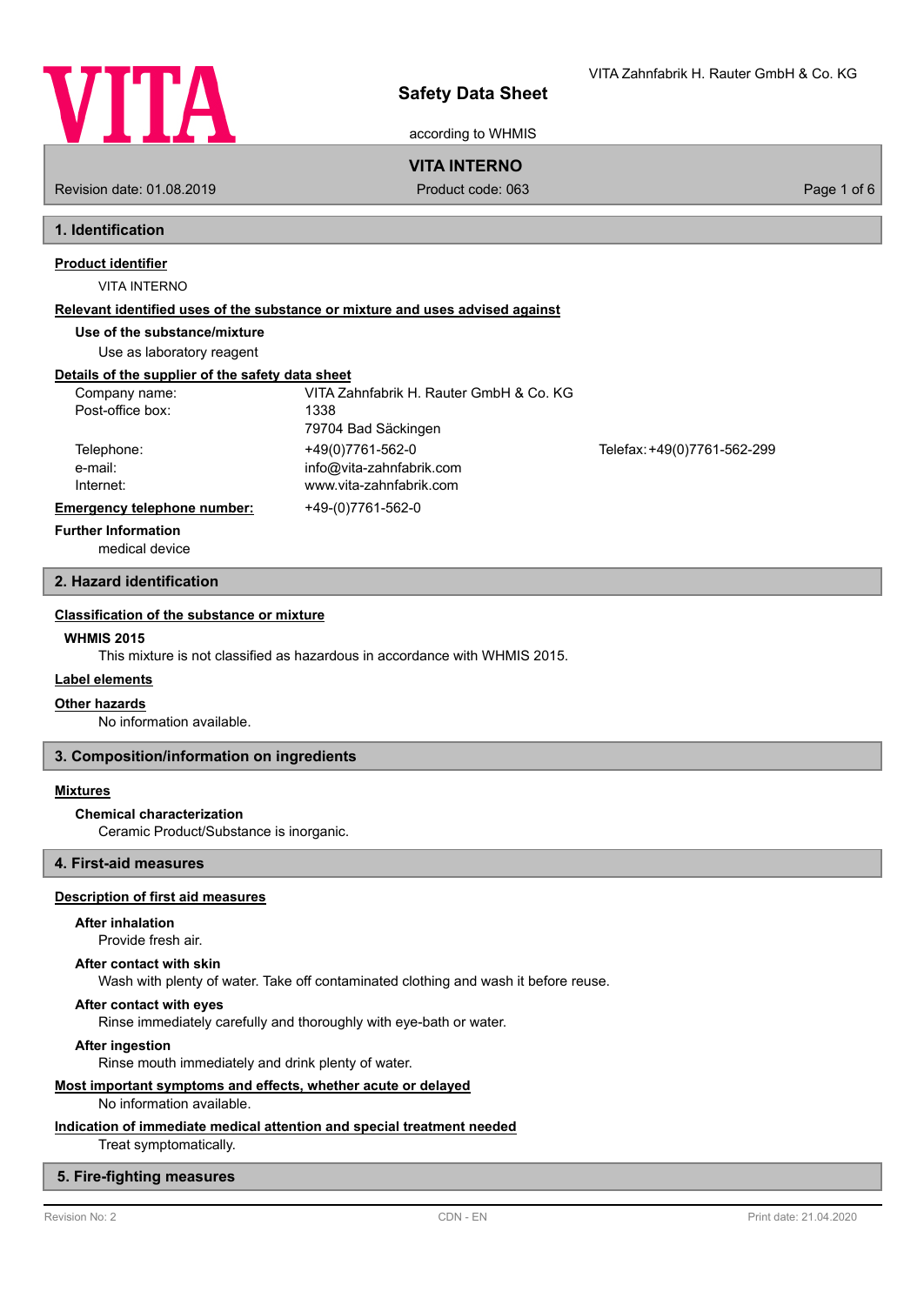

according to WHMIS

## **VITA INTERNO**

Revision date: 01.08.2019 Product code: 063 Page 2 of 6

## **Extinguishing media**

## **Suitable extinguishing media**

Co-ordinate fire-fighting measures to the fire surroundings.

## **Specific hazards arising from the hazardous product**

Non-flammable.

## **Special protective equipment and precautions for fire-fighters**

In case of fire: Wear self-contained breathing apparatus.

#### **Additional information**

Collect contaminated fire extinguishing water separately. Do not allow entering drains or surface water.

#### **6. Accidental release measures**

#### **Personal precautions, protective equipment and emergency procedures**

Avoid dust formation. Do not breathe dust.

## **Environmental precautions**

Do not allow to enter into surface water or drains.

## **Methods and material for containment and cleaning up**

Take up mechanically. Treat the recovered material as prescribed in the section on waste disposal.

#### **Reference to other sections**

Safe handling: see section 7 Personal protection equipment: see section 8 Disposal: see section 13

## **7. Handling and storage**

## **Precautions for safe handling**

#### **Advice on safe handling**

No special measures are necessary.

#### **Advice on protection against fire and explosion**

No special fire protection measures are necessary.

#### **Conditions for safe storage, including any incompatibilities**

## **Requirements for storage rooms and vessels**

Keep container tightly closed.

## **Hints on joint storage**

No special measures are necessary.

## **8. Exposure controls/Personal protection**

## **Control parameters**

## **Exposure controls**

## **Protective and hygiene measures**

Take off contaminated clothing. Wash hands before breaks and after work. When using do not eat, drink, smoke, sniff.

#### **Eye/face protection**

Wear eye protection/face protection.

#### **Hand protection**

When handling with chemical substances, protective gloves must be worn with the CE-label including the four control digits. The quality of the protective gloves resistant to chemicals must be chosen as a function of the specific working place concentration and quantity of hazardous substances. For special purposes, it is recommended to check the resistance to chemicals of the protective gloves mentioned above together with the supplier of these gloves. Recommended glove articles KCL Dermatril P NBR (Nitrile rubber)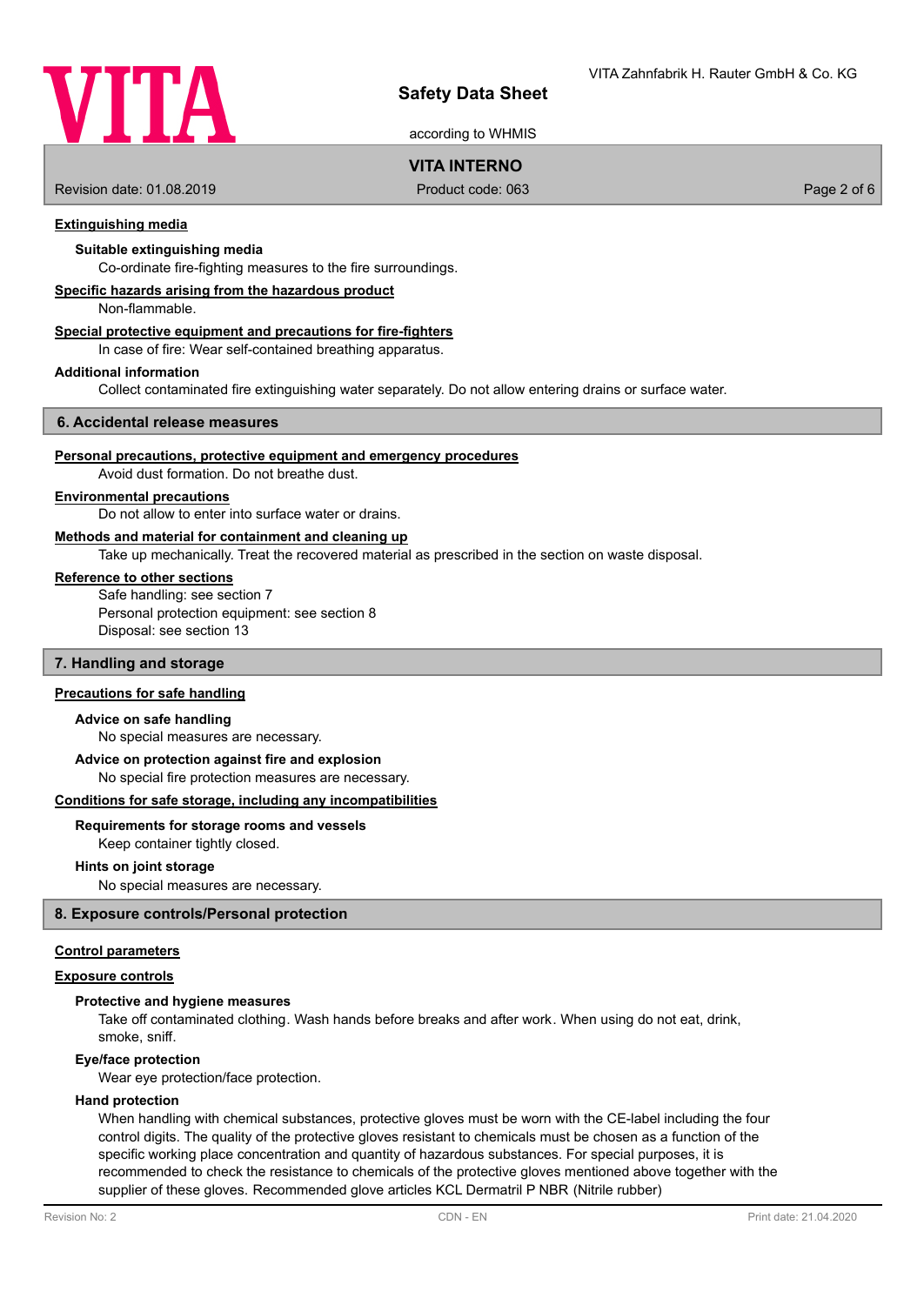

according to WHMIS

**VITA INTERNO**

Revision date: 01.08.2019 **Product code: 063** Product code: 063 Page 3 of 6

## **Skin protection**

Use of protective clothing.

## **Respiratory protection**

In case of inadequate ventilation wear respiratory protection. Provide adequate ventilation as well as local exhaustion at critical locations. Technical ventilation of workplace

## **9. Physical and chemical properties**

| Information on basic physical and chemical properties         |                |                                  |  |
|---------------------------------------------------------------|----------------|----------------------------------|--|
| Physical state:<br>Colour:                                    | solid          |                                  |  |
| Odour:                                                        | characteristic |                                  |  |
| pH-Value:                                                     |                | not determined                   |  |
| Changes in the physical state                                 |                |                                  |  |
| Melting point:                                                |                | not determined                   |  |
| Initial boiling point and boiling range:                      |                | ?                                |  |
| Flash point:                                                  |                | ?                                |  |
| <b>Flammability</b>                                           |                |                                  |  |
| Solid:                                                        |                | not determined                   |  |
| Gas:                                                          |                | not applicable                   |  |
| <b>Explosive properties</b><br>The product is not: Explosive. |                |                                  |  |
| Lower explosive limits:                                       |                | not determined                   |  |
| Upper explosive limits:                                       |                | not determined                   |  |
| <b>Auto-ignition temperature</b><br>Solid:<br>Gas:            |                | not determined<br>not applicable |  |
|                                                               |                | not determined                   |  |
| Decomposition temperature:                                    |                |                                  |  |
| <b>Oxidizing properties</b><br>Not oxidising.                 |                |                                  |  |
| Vapour pressure:<br>(at 50 °C)                                |                | <=1100 hPa                       |  |
| Density:                                                      |                | 2,40000 g/cm <sup>3</sup>        |  |
| Water solubility:                                             |                | No                               |  |
| Solubility in other solvents<br>not determined                |                |                                  |  |
| Partition coefficient:                                        |                | not determined                   |  |
| Vapour density:                                               |                | not determined                   |  |
| Evaporation rate:                                             |                | not determined                   |  |
| Other information                                             |                |                                  |  |
| Solid content:                                                |                | 100,0%                           |  |
|                                                               |                |                                  |  |

## **10. Stability and reactivity**

## **Reactivity**

No hazardous reaction when handled and stored according to provisions.

## **Chemical stability**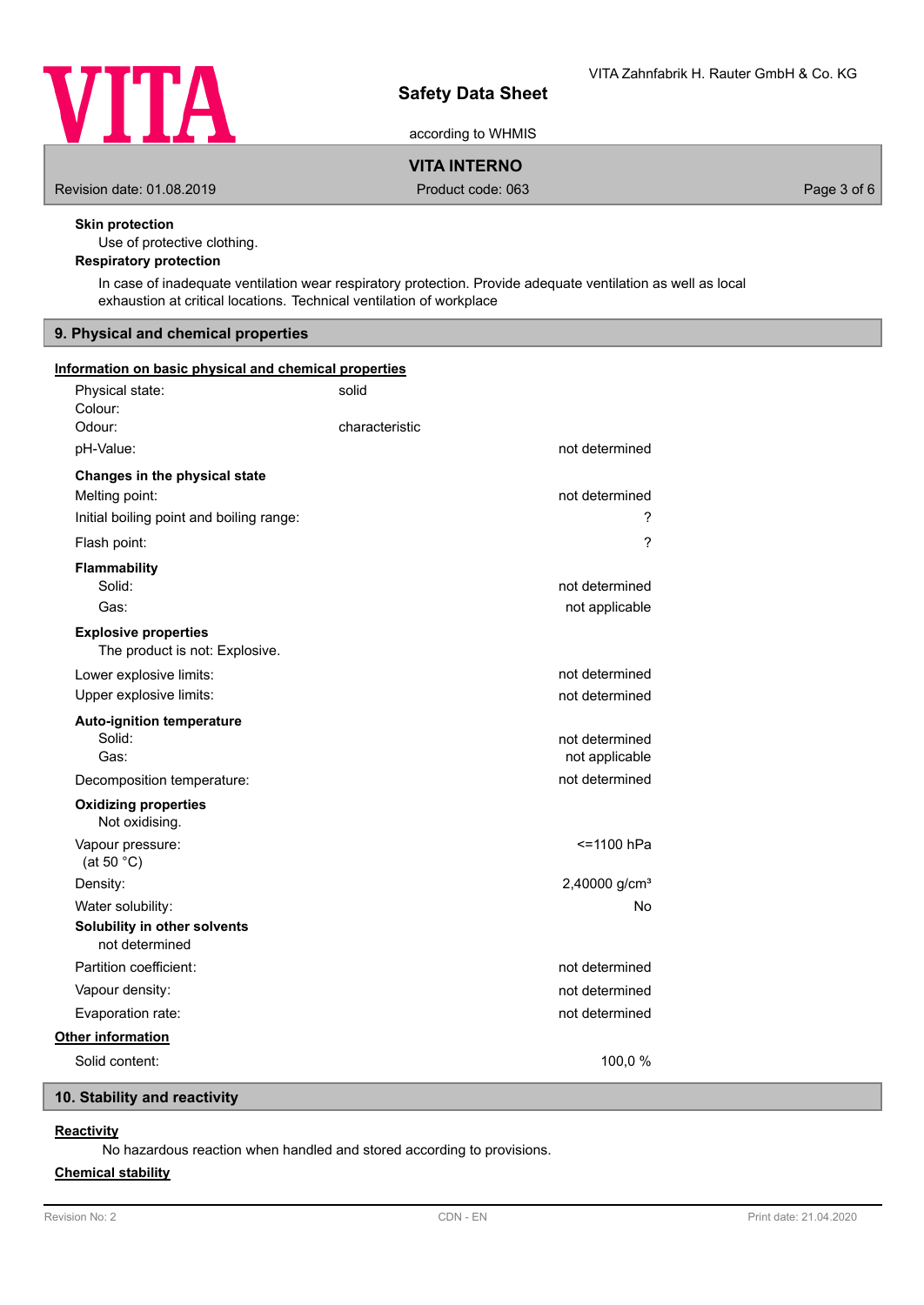

according to WHMIS

## **VITA INTERNO**

Revision date: 01.08.2019 Product code: 063 Page 4 of 6

The product is stable under storage at normal ambient temperatures.

## **Possibility of hazardous reactions**

No known hazardous reactions.

#### **Conditions to avoid**

none

## **Incompatible materials**

No information available.

## **Hazardous decomposition products**

No known hazardous decomposition products.

## **11. Toxicological information**

## **Information on toxicological effects**

#### **Acute toxicity**

Based on available data, the classification criteria are not met.

## **Irritation and corrosivity**

Based on available data, the classification criteria are not met.

#### **Sensitizing effects**

Based on available data, the classification criteria are not met.

## **Carcinogenic/mutagenic/toxic effects for reproduction**

Based on available data, the classification criteria are not met.

## **STOT-single exposure**

Based on available data, the classification criteria are not met.

#### **STOT-repeated exposure**

Based on available data, the classification criteria are not met.

#### **Aspiration hazard**

Based on available data, the classification criteria are not met.

#### **Additional information on tests**

The mixture is classified as not hazardous according to regulation (EC) No 1272/2008 [CLP].

## **12. Ecological information**

## **Ecotoxicity**

The product is not: Ecotoxic.

## **Persistence and degradability**

The product has not been tested.

## **Bioaccumulative potential**

The product has not been tested.

#### **Mobility in soil**

The product has not been tested.

## **Other adverse effects**

No information available.

## **Further information**

Avoid release to the environment.

## **13. Disposal considerations**

## **Waste treatment methods**

#### **Disposal recommendations**

Do not allow to enter into surface water or drains. Dispose of waste according to applicable legislation.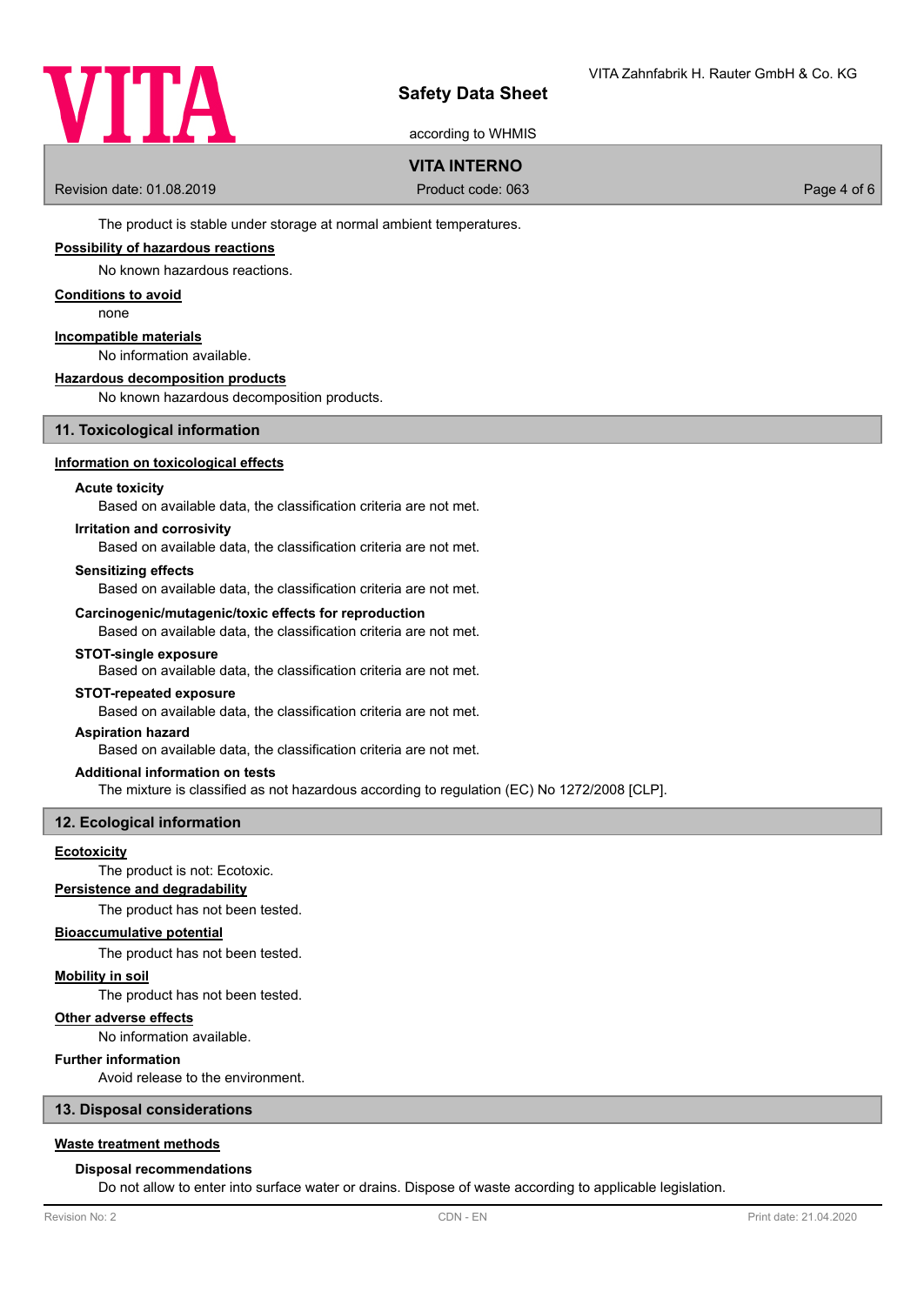

according to WHMIS

## **VITA INTERNO**

Revision date: 01.08.2019 **Product code: 063** Product code: 063 **Page 5 of 6** 

## **Contaminated packaging**

Wash with plenty of water. Completely emptied packages can be recycled. Handle contaminated packages in the same way as the substance itself.

## **14. Transport information**

#### **Marine transport (IMDG)**

| No dangerous good in sense of this transport regulation. |
|----------------------------------------------------------|
| No dangerous good in sense of this transport regulation. |
|                                                          |
| No dangerous good in sense of this transport regulation. |
| No dangerous good in sense of this transport regulation. |
|                                                          |
| No dangerous good in sense of this transport regulation. |
| No dangerous good in sense of this transport regulation. |
|                                                          |
| No dangerous good in sense of this transport regulation. |
| No dangerous good in sense of this transport regulation. |
|                                                          |
| no                                                       |
|                                                          |

## **15. Regulatory information**

## **Canadian regulations**

## **16. Other information**

## **Abbreviations and acronyms**

ADR: Accord européen sur le transport des marchandises dangereuses par Route (European Agreement concerning the International Carriage of Dangerous Goods by Road ) IMDG: International Maritime Code for Dangerous Goods IATA: International Air Transport Association GHS: Globally Harmonized System of Classification and Labelling of Chemicals EINECS: European Inventory of Existing Commercial Chemical Substances ELINCS: European List of Notified Chemical Substances CAS: Chemical Abstracts Service LC50: Lethal concentration, 50% LD50: Lethal dose, 50% CLP: Classification, labelling and Packaging REACH: Registration, Evaluation and Authorization of Chemicals GHS: Globally Harmonised System of Classification, Labelling and Packaging of Chemicals UN: United Nations DNEL: Derived No Effect Level DMEL: Derived Minimal Effect Level PNEC: Predicted No Effect Concentration ATE: Acute toxicity estimate LL50: Lethal loading, 50% EL50: Effect loading, 50% EC50: Effective Concentration 50% ErC50: Effective Concentration 50%, growth rate NOEC: No Observed Effect Concentration BCF: Bio-concentration factor PBT: persistent, bioaccumulative, toxic